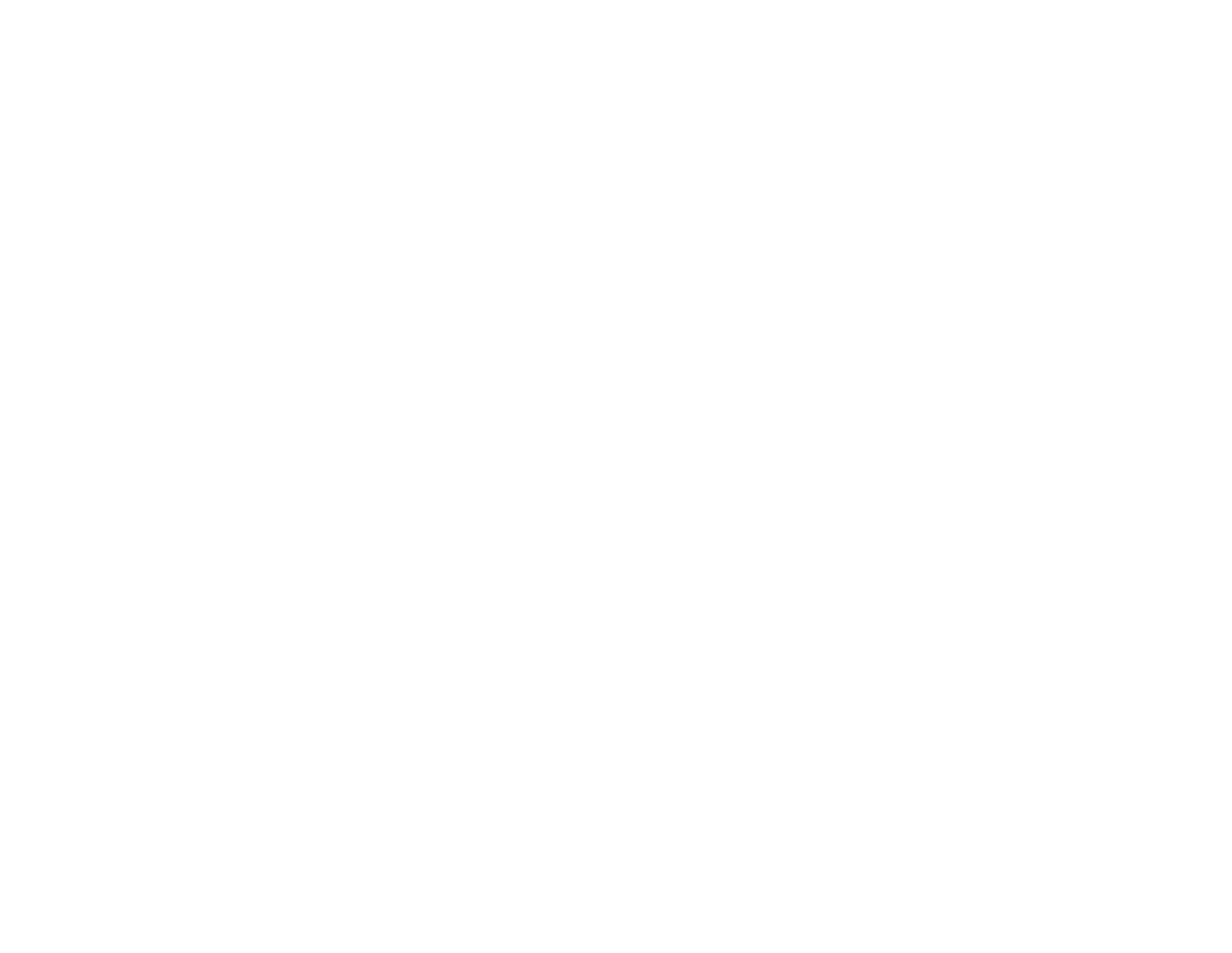### **3.1 DISCUSSION**

## 3.1 Total number of ASRs/UCRs per FIR (separated by State)

The total number of ASRs/UCRs is indicated for period 01 July 2009 to 31 December 2009 and for period 01 January 2010 to 30 June 2010.

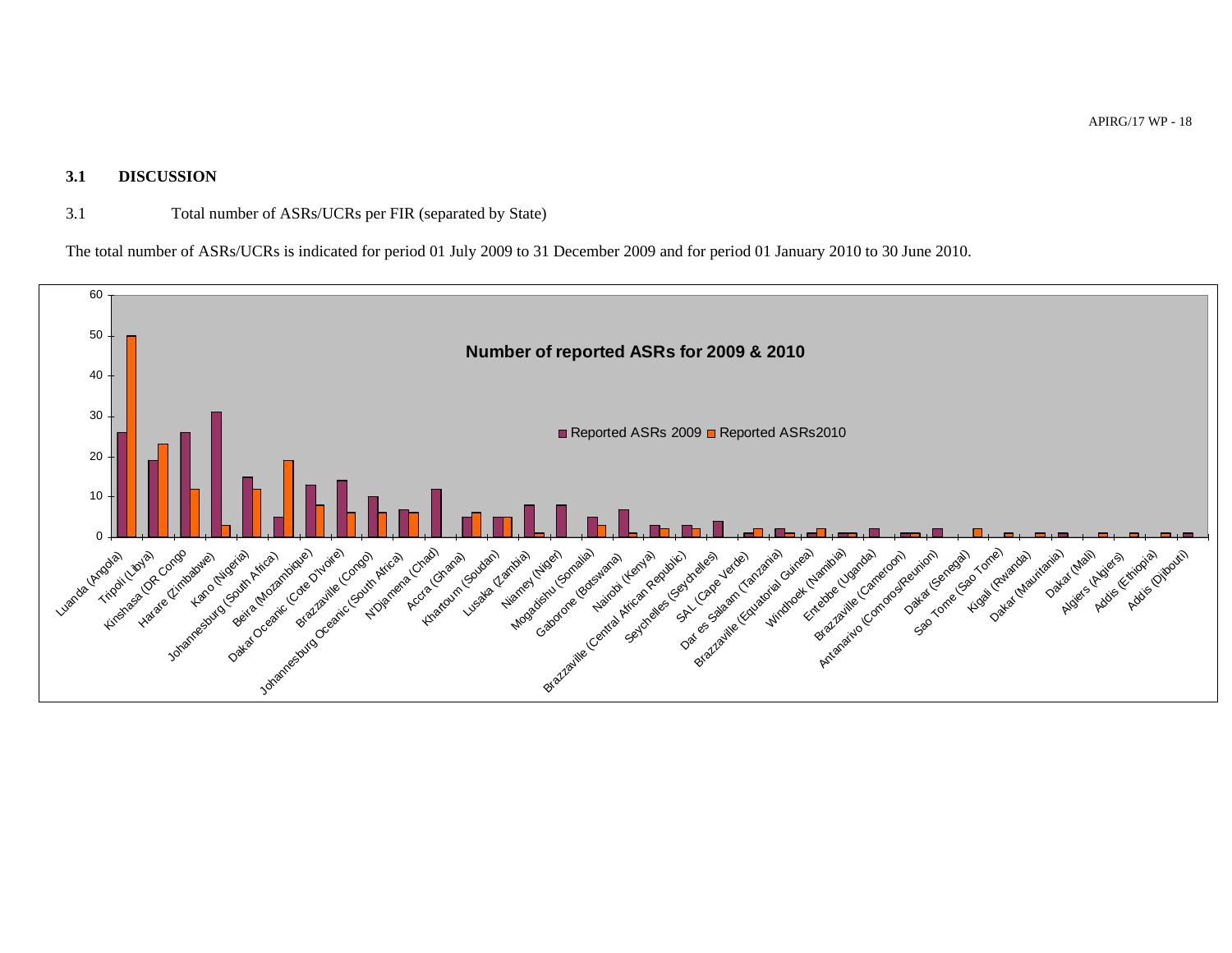3.2 Percentage of feedback received from ANSPs on reported ASRs/UCRs by TAG



- 2 -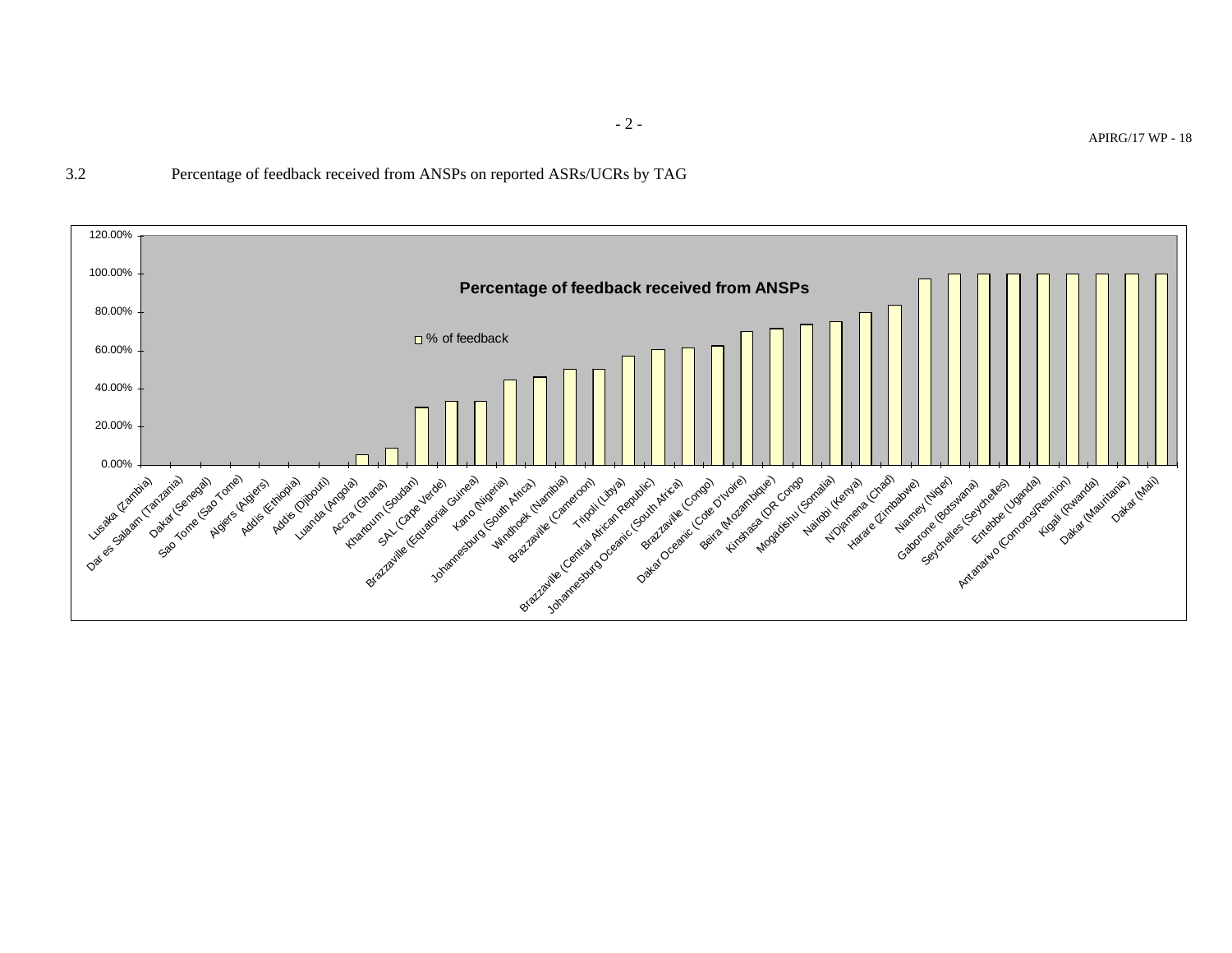2.3ASRs/UCRs for period 1 July 2009 to 31 December 2009 sorted per type

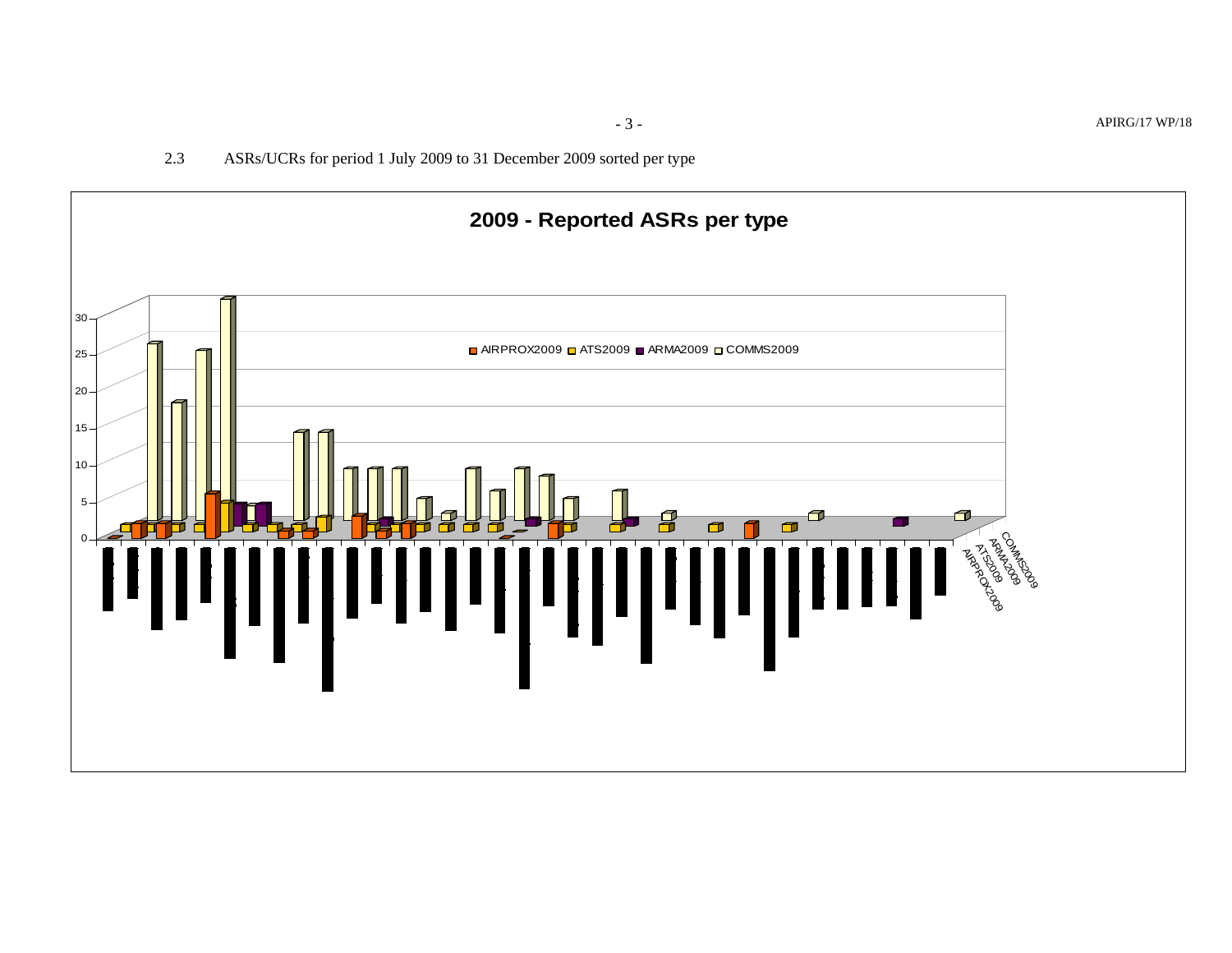

- 4 -

#### 2.4ASRs/UCRs for period 1 January 2010 to 30 June 2010 sorted per type